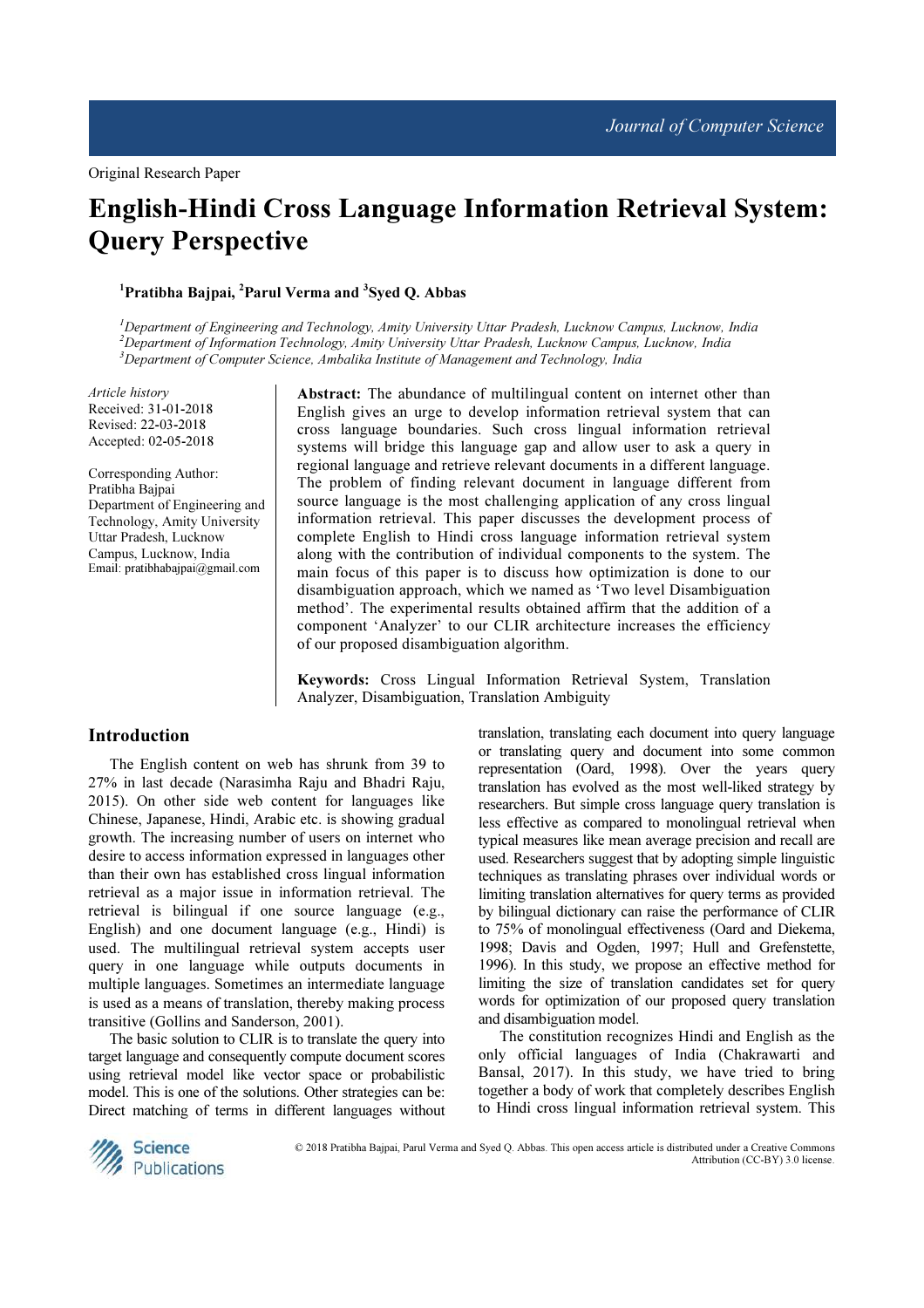has many key folds. Our goal is not merely to describe the state of the art but to demonstrate the effect of the techniques involved in our framework on retrieval effectiveness for the two languages (English and Hindi) differing in their characteristics. While developing the process, the major concern has been on the following issues: (i) Restructuring of source query (ii) analyzing translation candidates and (iii) ambiguity removal.

Indian language internet user base has reached 234 million users at the end of 2016 surpassing the English internet users. This growth is likely to reach 536 million by 2021 compared to English internet user base. In particular Hindi internet user base is likely to outgrow English user base by 2021 (KGMP, 2017). This impressive growth in Indian language internet users motivates us to design and develop an English-Hindi Cross Language Information Retrieval (CLIR) System.

The paper commences by the related work in section 2 and contrastive analysis for the language pair English and Hindi in section 3. The contribution of the components of the processes is discussed in section 4. Section 4 also talks about the algorithm framed for short listing the translation candidates obtained for query terms from bilingual dictionary along with the demonstration through an example. Section 5 evaluates cross lingual retrieval system. Our results indicate that retrieval effectiveness is positively correlated with translation candidates set size and hence validate the utility of 'Analyzer' component in our CLIR framework and in increasing the effectiveness of our disambiguation algorithm. Finally we conclude in section 6.

# Related Work

Query translation can be done by using any of the three resources namely Machine translation, Machine readable dictionaries or Parallel corpus. The dictionary translation is more preferred by researchers as this approach is simple and practical. But the method suffers from the problem of translation ambiguity as there is often one-to-many translation in bilingual dictionaries for source query words. To eradicate this problem researchers have tried measuring cooccurrence frequency of query terms. The method relies on the hypothesis that words appearing in the same document tend to share related senses and thereby represent a coherent content.

Croft and Ballesteros select the translation with the highest coherence score for Spanish-English language pair and reveal that the method is very successful for language pairs with scarce resources (Ballesteros and Croft, 1998).

Adrani approached the similar problem and used maximum similarity score between translation candidates for different query terms (Adriani, 2000). Later Gao et al. claimed that increase in distance between two terms weakens the association between them. They refined the

disambiguation algorithm by incorporating decaying factor with the mutual information statistics. Liu et al. (2005) published an algorithm on maximum coherence model. They maximized the overall coherence of the query to estimate the translation probabilities of query terms using an iterative machine learning approach based on expectation maximization. Zhou et al. (2007) viewed the co-occurrence of possible translation terms within a given corpus as a graph and determines the importance of a translation using global information recursively drawn from the entire graph.

Giang et al. (2013) used mutual summary score based on word distribution in document collection to outperform basic model. Duque et al. (2015) Technique combines both the dictionary and co-occurrence graph to select the most suitable translation from the dictionary.

# Contrastive Analysis of English and Hindi Language

Before we start discussing the proposed CLIR system for English-Hindi language pair, we need to see English from Hindi viewpoint, to make our system capable of performing contrastive analysis of the two languages. Both languages differ in morphological richness. Hindi is morphologically rich language whereas English has relatively simple morphology (Bhattacharyya, 2012).

Language topologists categorize English as an Subject-Verb-Object (SVO) and Hindi as Subject-Object-Verb (SOV) language. This classification is merely encoding of grammatical relations between Subject, Verb and Object between the two languages. In English a verb is preceded by the subject and followed by an object, while in Hindi the subject is followed by an object which is then followed by a verb. But in Hindi, the constituents of a sentence can be relatively moved freely around in the sentence without affecting the core meaning. E.g., the following sentence pair conveys the same meaning with different word order:

- राम ने सीता को देखा Ram ne Sita ko dekha
- सीता को राम ने देखा Sita ko Ram ne dekhaa

The identity of Ram as the subject and Sita as the object in both sentences comes from the case markers  $\vec{\theta}$  $(ne - nominative)$  and  $\overrightarrow{eh}$  (ko –accusative) whereas, the two English sentences have exactly opposite meanings with similar change in the order of words.

#### Rats kill cats Cats kill rats

This is because English does not have a morpheme for an accusative marker. The missing accusative marker is compensated by the subject position in English. This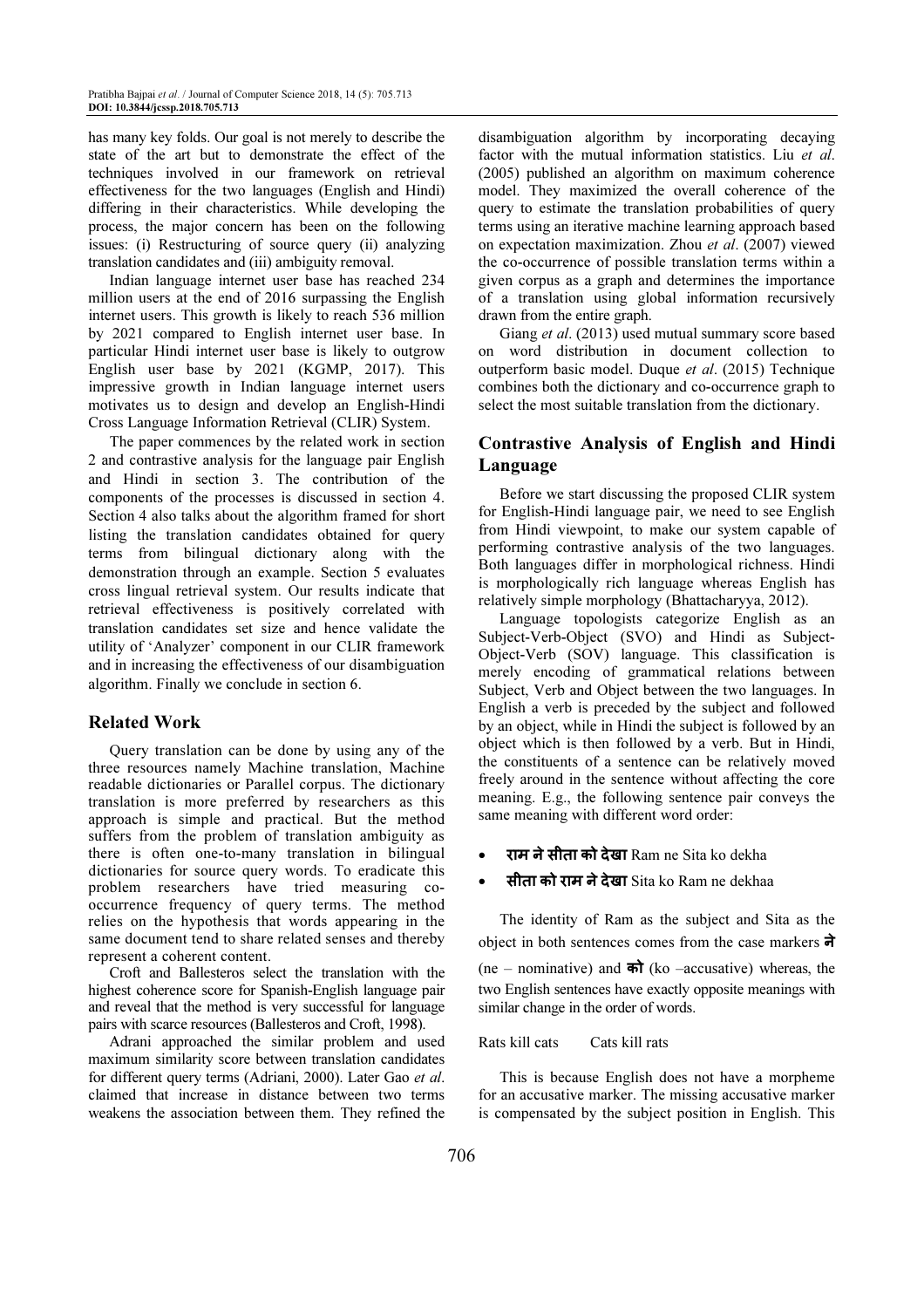increases the structural differences between the two languages in the following way:

In English, prepositions precede the words to which they relate. In Hindi, such words are called postpositions because they follow the words they govern

On the table (English) मेज पर (mei par) (Hindi)

• Verb gets different meanings by using articles in English

look at, look for, look after etc.

whereas there are no articles in Hindi. Definiteness of a noun is indicated through pronoun, context or word order.

The order between main verb and auxiliary verb is reversed

खा रहा है (kha raha hai)(Hindi) is eating (English)

• English does not mark gender on the verb whereas Hindi does

I go(English) while in Hindi वो जाता है वो जाती है

• Hindi gets advantage over English as it does not have a subject sharing rule

रवि ने फल खरीदा और शाम तक खा भी गया (Ravi ne phal khareede aura sham taka kha bhii gaya).

Here karma(phal) in first sentence is same as kartaa in the second sentence.

While the English sentence

Shyam dropped the melon and burst

Is interpreted by native Hindi speaker as

याम ने तरबूजा गराया और तरबूजा फूटा (Shyam ne tarabuuja giraayaa aura tarabuuja phutaa)

To give the above sentence correct interpretation, English constructs the sentence as

Shyam dropped the melon and it burst

# याम ने तरबूजा गराया और वो रो पड़ा

(Shyam ne tarabuuja giraayaa aura wo ro padaa)

In English, subject position can't be empty. This forces English to bear an extra overload of dummy 'it' and existential 'there'.

It is Monday today (English) आज सोमवार है (Hindi) aaj somvar hai

There are kites in the sky (English) **आसमान** में

पतंग है (aasmaan me patang hai(Hindi)

Again look at the following two sentences in English:

E: Sita is eating mango E: Is Sita eating mango?

The above two sentences differ only in the word order. This change in word order makes first sentence as declarative while second as interrogative sentence. There is no explicit morpheme to mark the interrogativeness in English.

From the Hindi translations of these sentences:

- H: सीता आम खा रह है (Sita aam khaa rahi hai)
- H: **क्या सीता आम खा रही है**? (kyaa Sita aam khaa rahi hai?)

It is clear that Hindi has an explicit word 'kyaa' to mark the 'yesno' question while English codes this information in word order. The missing marker corresponding to yesno question is compensated by the 'subject auxiliary verb inversion' in English. This weakens the proximity between main verb and auxiliary verb.

Consequences of Missing yes-no interrogative marker:

- Subject Position can't be empty as it indicates declarativeness or interrogativeness of the sentence.
- Insertion of auxiliary do in interrogatives:

If a verb form does not involve an auxiliary verb, then a dummy 'do' is inserted, as shown below.

She eats mango. Does she eats mango?

Thus, we conclude that English structurally differs from Hindi because of the absence of accusative marker and yes-no marker in English. To recompense for this shortcoming, English depends on its word order which in turn increases the differences between the language pair (Bhattacharyya, 2012; Bharati and Kulkarni, 2005; Bharati and Vineet, 2000).

# English to Hindi Cross Lingual Information Retrieval System

Ideally, any CLIR system should retrieve all the relevant documents, ranked in decreasing order of relevancy for any user query. However, search results omit many relevant documents and often include many documents which are irrelevant. The primary reasons to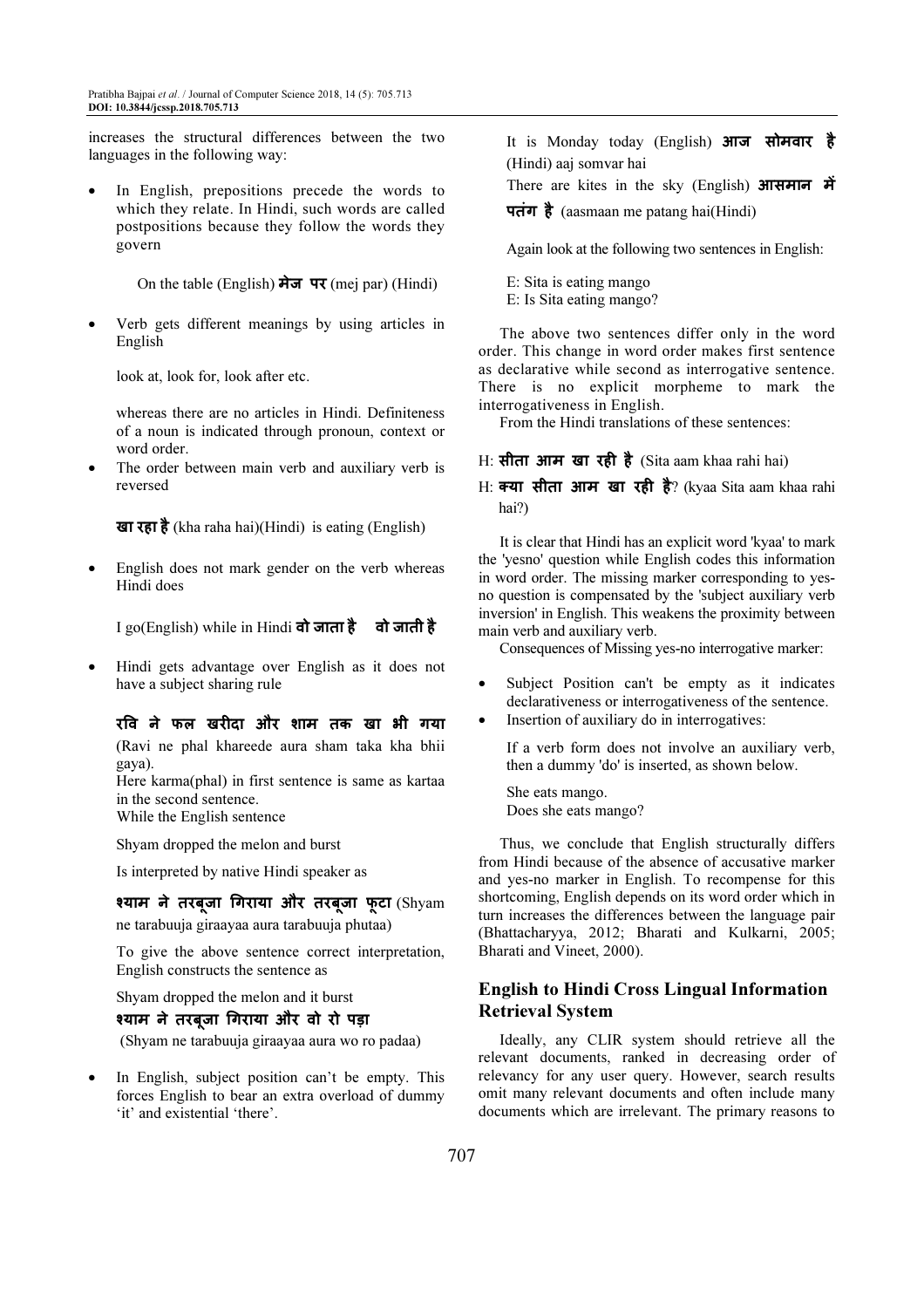this inconsistency can be attributed to few facts like morphological analysis of search keys, translation of search keys, selection of search keys translations and search key ambiguity.

Keeping in mind the grammatical complexities between the two languages and the primary reasons stated above, we have proposed the following CLIR system whose data flow has been shown in Fig. 1.

Figure 1 illustrates the data flow between the key components in our reference architecture. Before we initiate the preprocessing of query terms, the query needs to be tokenized. Here we are lucky enough as both English and Hindi languages are written with spacedelimited words and thereby extracting terms from an English query or indexing terms from Hindi documents becomes too simple.



Fig. 1: Data flow in proposed CLIR System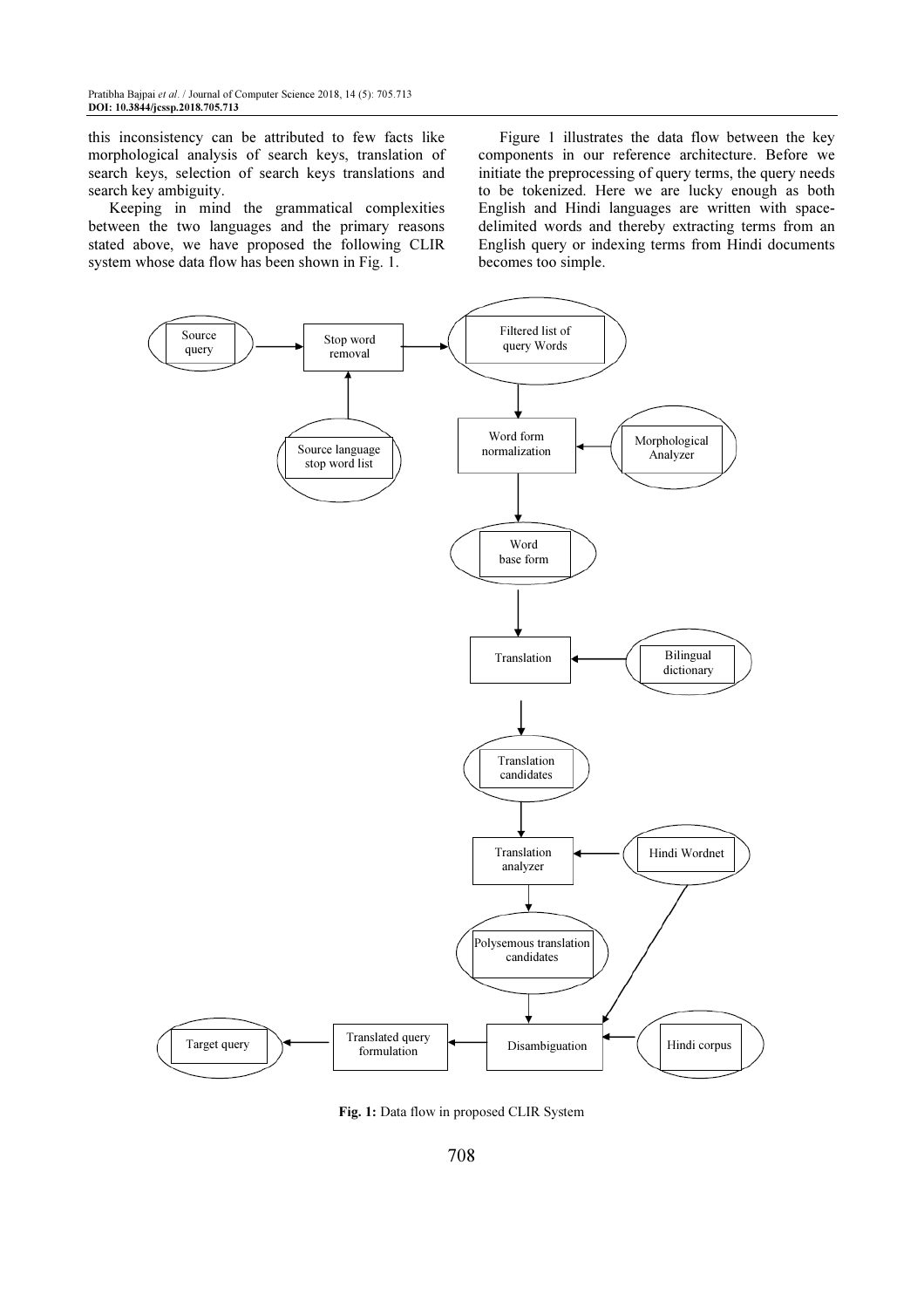#### The process is as follows:

#### Stop Word Removal

We use an English stop word list of 507 English words to remove stop words from the queries formulated for evaluation.

#### Word Form Normalization

Normalization is quiet simple for morphologically simple languages, such as English. Porter stemming algorithm is used to reduce inflected query words to base form in our system (Porter stemmer).

#### Translation

The most crucial step in performing Cross-Lingual Word Sense Disambiguation is the choice of a good bilingual dictionary (Andres et al., 2015). We use publicly available online bilingual English to Hindi dictionary Shabdanjali developed in IIIT, Hyderabad and containing 28K Hindi words to translate English queries to Hindi language queries (Shabdanjali English-Hindi Dictionary). The dictionary required conversion from ISCII to UTF-8 encoding and some basic normalization.

#### Analyzer

Dictionary translation leads to spurious equivalent translations in target language. All the translations are not desirable as many being synonyms of each other. The proposed model thereby concentrates only on the translation candidates of a query term having different meanings dropping the synonyms. Previous researches whereas treats all translation candidates equally and give undue advantage to query terms with more number of translations. We use Hindi WordNet, a lexical database for Hindi which is provided by the Linguistic Data Consortium and developed by IIT Bombay for filtering undesired translations (Pande et al., 2001). It contains 103438 unique Hindi words and 39271 number of synset.

To remove the synonyms, we suggest an easy algorithm as outlined below. This step in our CLIR system aims to optimize our proposed disambiguation model termed 'Two Level Disambiguation model'. It will also improve the relevancy of documents retrieved against the user queries.

#### Algorithm

**Input:** Source query  $Q = \{q_1, q_2, \ldots, q_n\}.$ 

- 1. For each  $q_i$  ( $i = 1$  to *n*), retrieve a set of translation candidates  $S_i$  from bilingual dictionary.
- 2. For each translation candidate  $h_j$  ( $j = 1$  to  $|S_i|$ ), do steps 2.1 and 2.2
	- 2.1 Retrieve all synonyms from Hindi Wordnet. Call it set  $P_k$ .

2.2 Remove sense  $h_k(k=1 \text{ to } |S_i| \text{ and } k \neq j)$  from  $S_i$ if it occurs in set  $P_k$ .

**Output:** For each  $q_i$ , the set of senses  $S_i$  contains only those translation candidates which have different sense.

To demonstrate the above algorithm, let us consider a query 'Renewable power'. From the bilingual dictionary 'Shabdanjali' we retrieve a list of translation candidates of 'power' as:

 $S_i$  = {सामर्थ्यं , हूकूमत , इख़्तियार, इख्तियार, ईश्वरत्व , क़ुदरत, बूता, अधिकार, अधिपति , विक्रम, ऊर्जा, विद्युत्, ओझा, क्षमता , ज़ोर, जोर, विद्युत् शक्ति , ताकत, अपरिमित परिमाण, ताक़त , आसरी ताकत अतिशक्तिशाली राष्ट्र, पराक्रम, प्रतिभा, प्रभाव, अगणित संख्या, प्राधिकार, राजकीय सत्ता, बल, बिजली, बिसात, राज,*राज्य* , वश, विभव, विभूति, शक्ति , शासन, सकता, सत्ता}.

Next we retrieve the synsets of first term 'सामर्थ्य' from Hindi Wordnet:

 $P_k$ = { औकात, औक़ात, बिसात, हैसियत, सामर्थ, सामर्थ्य शक्ति, निष्क्रय, इख्तियार, इख्तियार , योग्यता, क़ाबिलियत, कार्बिलियत, क़ाबिलीयत, काबिलीयत, उपयुक्तता, लियाकत, लियाक़त, हुनर, सलीका, सलीक़ा, माद्दा, क्षमता, अहेता, इल्मीयत, इस्तेदाद, ताक़त, ताकत, समर्थता, क्षमतापूर्णता, शक्तिपूर्णता}

The common terms in the above two sets are  $\{$ इंख्तियार, इंख्तियार, क्षमता $\}$ 

Removing common terms, set  $S_i = \{$ सामर्थ्य, हकमत, ईश्वरत्व , क़ुदरत, बूता, अधिकार, अधिपति , विक्रम ऊर्जा, विद्युत्, ओझा, ज़ोर, जोर, विद्युत् शक्ति , ताकत, अपरिमित परिमाण, ताक़त आस्**री**  ताकत , अतिशक्तिशाली राष्ट्र, पराक्रम प्रतिभा, प्रभाव, अगणित संख्या, प्राधिकार, राजकीय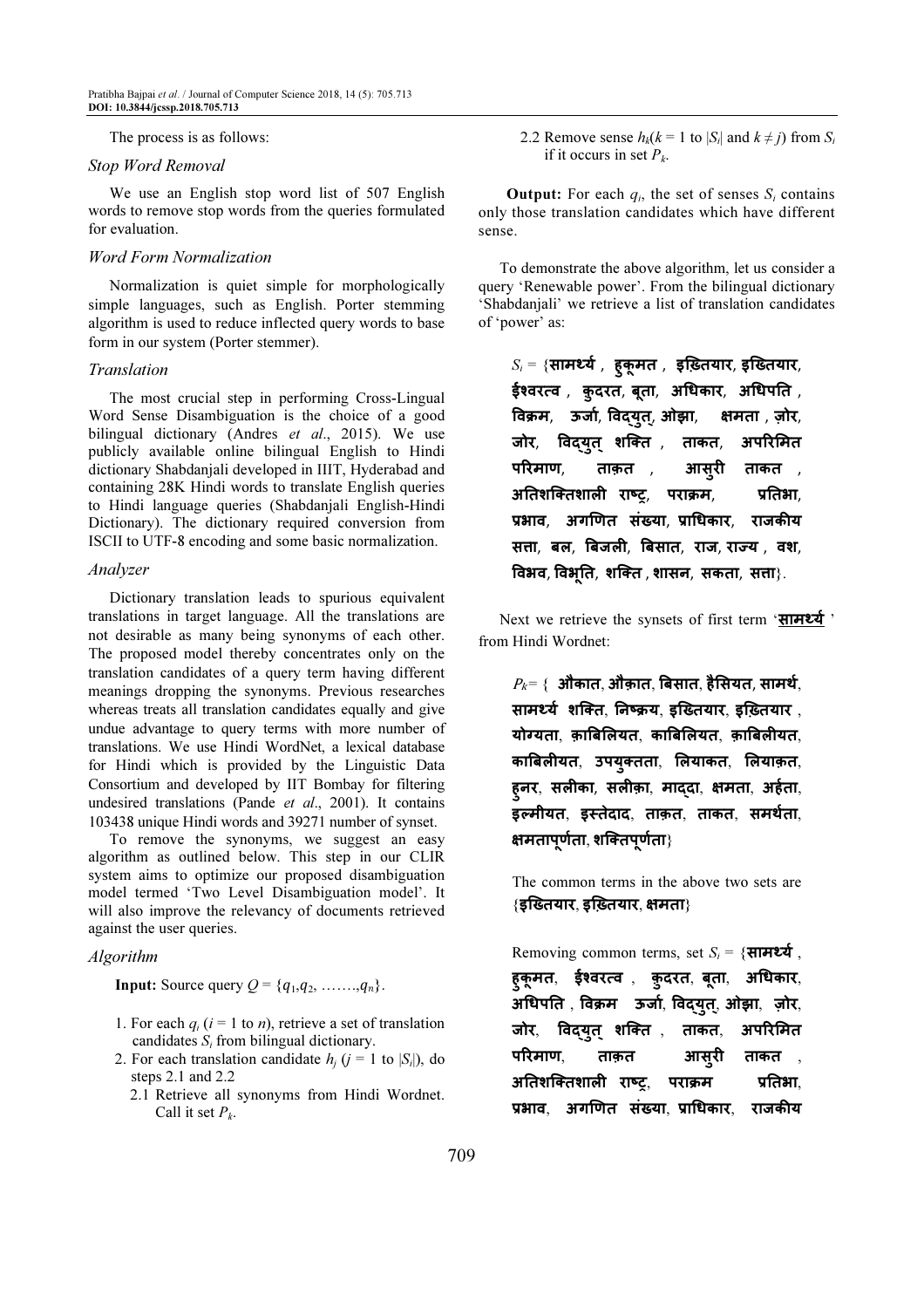सत्ता, बल, बिजली, बिसात, राज, राज्य , <mark>वश,</mark> विभव, विभूति, शक्ति , शासन, सकता, सत्ता}.

Next we retrieve the synsets of second term 'हुकूभत'from Hindi Wordnet

 $P_k = \{$  शासन, प्रशासन, शासन-प्रबंध, शासन-प्रबंधन, अनुशासन, सियासत, राज्य, राज, राजशाही, राज्यव्यवस्था, राज्य-व्यवस्था, राज्य व्यवस्था, अधिशासन, अभिशासन, अमल, अमेर<mark>ि</mark>, एडमिनिस्ट्रेशन, एडमिनिस्ट्रैशन सत्ता, प्रभुत्व, स्वामित्व, आधिपत्य, अधिकार, शासनाधिकार, सत्ता, प्रभुत्व, स्वामित्व, प्रभुता, अधिकारिता, अधिकारित्व, प्रभुसत्ता, संप्रभुता, संप्रभृत्व, मिल्कियत, मिलकियत, अमलदारी, <mark>इ</mark>ख्तियार, इख़्तियार}

The common terms in the above two sets are  ${9}$ शासन, राज्य, राज, अधिकार, सत्ता}

Removing common terms, set  $S_i = \{$ सामध्ये, ह़कूमत, ईश्वरत्व , क़ुदरत, बूता, अधिपति , विक्रम वेक्रम - ऊर्जा, विद्युत्, ओझा, ज़ोर, जोर, विद्युत् शक्ति , ताकत, अपरिमित परिमाण, ताक़त, आसुरी ताकत , अतिशक्तिशाली राष्ट्र, पराक्रम प्रतिभा, प्रभाव, अगणित संख्या, प्राधिकार, बल, बिजली, बिसात, वश, विभव, विभूति, शक्ति , सकता}.

There is no change in set  $S_i$  for the next two terms **ईश्वरत्व** and **क़ुदरत**. Next we retrieve the synsets of term 'बुता 'from Hindi Wordnet.

 $P_k = \{$  शक्ति, बल, क्षमता, ताक़त, ताकत, दम, दमखम, कुव्वत, कूवत, बूता, हीर, दम-खम, दमख़म, दम-ख़म, दाप, ज़ोर, जोर, वजनृ , वयोधा, वाज, अवदान, पावर, सत्व, सत्त्व, वीर्या, क्षत्र  $\,$  }

The common terms in the above two sets are { शक्ति, बल, ताक़त, ताकत, ज़ोर, जोर }

Removing common terms, set  $S_i = \{ \text{HIP} \times \text{H} \}$ , हुकूमत, ईश्वरत्व , क़ुदरत, बूता, अधिपति , विक्रम, ऊर्जा, विद्युत्, ओझा, विद्युत् शक्ति , अपरिमित परिमाण, आसुरी ताकत अतिशक्तिशाली राष्ट्र, पराक्रम, प्रतिभा, प्रभाव, अगणित संख्या, प्राधिकार, बिजली, बिसात, , वश, विभव, विभूति, सकता}

Similarly continuing for other terms in set  $S_i$ , the final set contains only the translation candidates which have different meanings:

 $\mathit{S_{i}}$  = {सामर्थ्य , हुकूमत, ईश्वरत्व , क़ुदरत, बूता, अधिपति , विक्रम, ऊर्जा, विद्युत्, ओझा, विद्युत् शक्ति , अपरिमित परिमाण, अतिशक्तिशाली <mark>,</mark> राष्ट, प्रतिभा, प्रभाव, अगणित संख्या, प्राधिकार, बिजली, विभव, विभूति, सकता}

In this way the cardinality of the set  $Si$  is reduced from 40 to 21 and thereby leaving behind only the translation candidates having different meanings.

## Disambiguation

Cross Lingual word sense disambiguation performs disambiguation of source language words while translating them to target language (Rekabsaz et al., 2017). We have proposed a disambiguation algorithm termed as 'Two level disambiguation model' which performs disambiguation at two levels. At first level we deal with the translation candidates in pairs only. This is done with the aim to obtain partial data for the likelihood of a translation in the perspective of other query terms. For a given query word, instead of taking binary decision for its translation alternatives, we measure the importance of each of the candidates in the context of given query. A translation candidate is assigned a high importance factor if it is rational with the semantic meaning of the user query. At second level we aim to find the most suitable translation for the given query. We compute the coherence between all possible combinations of translation candidates of query terms. This resolves the problem of translations being selected independently from selected and unselected translations of remaining query terms. Select the combination with highest score as the target language query.

## Algorithm

**Input:** Source query  $Q = \{q_1, q_2, \ldots, q_n\}.$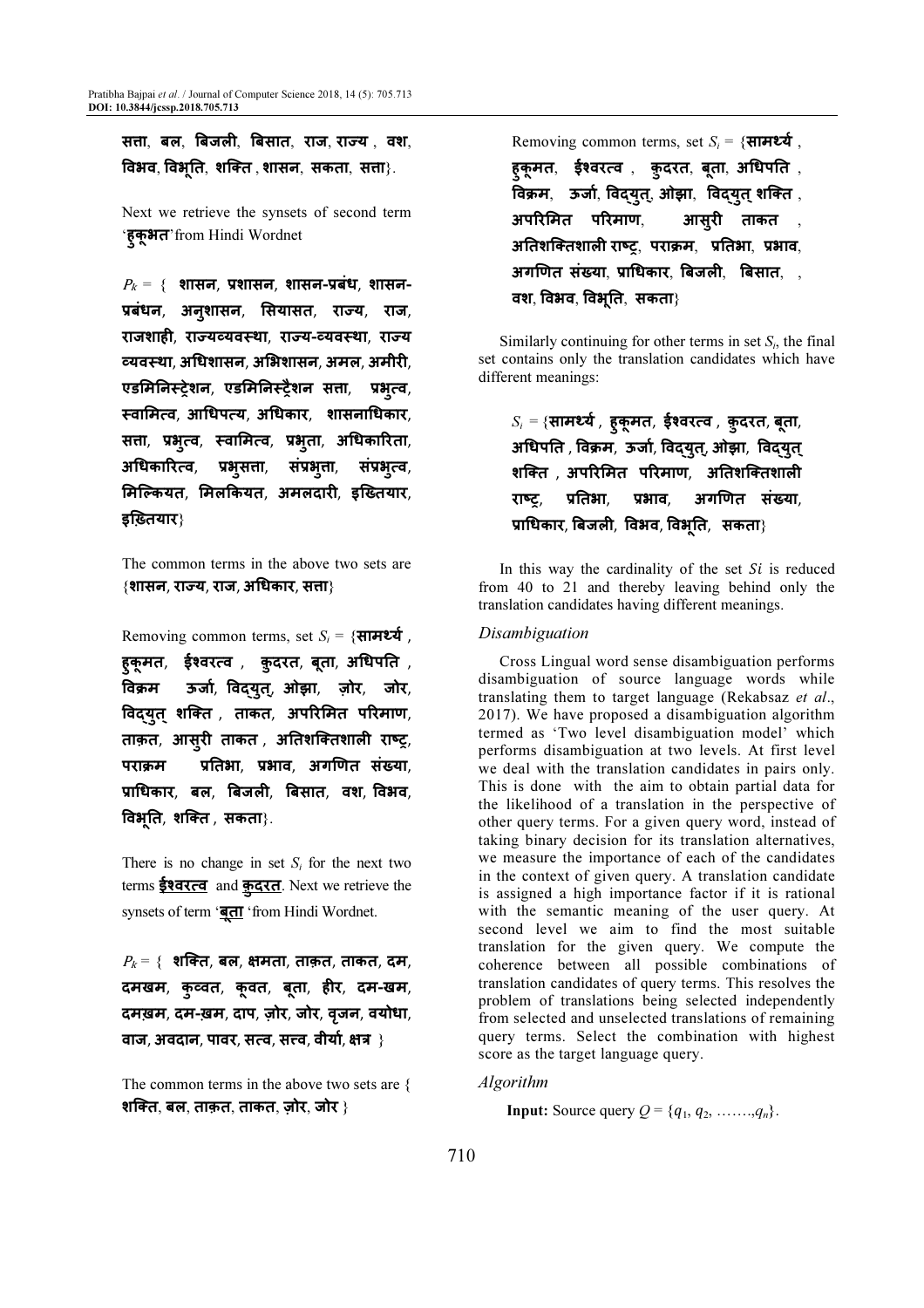- 1. For each  $q_i(i = 1 \text{ to } n)$ , retrieve a set of translation candidates Si from bilingual dictionary.
- 2. For each translation candidate  $h_j(j = 1$  to  $|S_i|$ ), do steps 2.1 and 2.2
	- 2.1 Retrieve all synonyms from Hindi Wordnet. Call it set  $P_k$ .
- 2.2 Remove sense  $h_k(k = 1$  to  $|S_i|$  and  $k \neq j$ ) from  $S_i$  if it occurs in set Pk.
	- 3. For each  $q_i(i = 1$  to *n*), do step 3.1
- 3.1 For each  $h_j(j = 1 \text{ to } |S_i|)$ , do steps 3.1.1 to 3.1.5 3.1.1 Retrieve all example sentences for its
	- synset, hypernyms and homonyms from Hindi WordNet.
	- 3.1.2 Count the usage of a translation candidate  $h_j$  in example sentences of translation candidates  $t_p$  of other query terms  $q_k$ , where  $1 \leq k \leq n, k \neq i$  and  $p = 1$  to  $|S_k|$ .
- 3.1.3 Find the sum of usage of  $h_j$  to obtain  $UC_i$ , the Usage Count of a particular translation candidate with respect to translation candidates of other query terms.
- 3.1.4 Normalize  $UC_i$  to obtain  $IF_i$ , Importance Factor of translation candidate  $h_j$ .
	- 4. For  $i = 1$  to *n*, do step 4.1
		- 4.1 For every combinations  $C = \{h_1, h_2, \ldots, h_n\}$ where  $h_i$  is a translation candidate of  $q_i$ , do step 4.1.1
			- 4.1.1 For  $j = 1$  to n and  $i \neq j$
			- 4.1.1.1 Compute WSDC as:

$$
\mathit{WSDC}(C)
$$

$$
= \sum_{h_i, h_j \in C} \Big( DC(h_i, h_j) * IF(h_i) * IF(h_j) \Big), where
$$
  
Dice Coefficient, DC(h\_i, h\_j)  

$$
= \frac{2 * freq(h_i, h_j)}{freq(h_i) + freq(h_j)}
$$

- $freq(h_i)$  = The number of occurrences of term  $h_i$  in training corpus
- $freq(h_i)$  = The number of occurrences of term  $h_j$  in training corpus
- $freq(h_i, h_j) = Co-occurrence$  frequency of terms  $h_i$  and  $h_j$  in a sentence in documents.
	- 5. Select the combination with highest WSDC score as the target language query  $Q'$  of the source query  $Q$ :

$$
Q' = \arg \max_{C} WSDC(C)
$$

**Output:** Disambiguated Hindi query  $Q^t$  for English query  $Q$ .

## Experiment

In this section we will discuss how the addition of the component 'Analyzer' to our CLIR architecture increases the efficiency of our proposed disambiguation algorithm.

## Evaluation Environment

An evaluation environment consists of a set of 50 topics which are designed as web user queries; and web documents which are searched to find documents relevant to the topics. The web documents are fetched from Google (http://www.google.com/) and Bing (http://www.bing.com/) indexed database. The relevance judgments for the Hindi documents obtained with respect to English queries is established with the help of three Hindi speaking volunteers from Indian Institute of Technology (BHU). Document which is judged as relevant by all the three volunteers is marked as relevant else treated as irrelevant. Evaluation is done by computing Mean Average Precision (MAP) for first 50 documents retrieved on two different search engines Google and Bing. For our Cross-Language Information Retrieval evaluation, we also measure how well the cross-language IR performs with respect to monolingual information retrieval on the same set of web documents.

#### Result Analysis

The following methods are compared to investigate the effectiveness of our model for query translation and disambiguation:

- Monolingual: Retrieval using the Hindi queries translated manually by Hindi language expert. Monolingual run provides unreachable performance ceiling for any cross lingual information system as translation process is inherently noisy
- Proposed model: Retrieval using the proposed two level disambiguation model
- Proposed model with analyzer: Retrieval using two level disambiguation model using polysemous translation candidates only

Table 1 describes our experimental results. For each method, we give average values of  $P@k$  with k= 10, 20 and 50 using Google search engine.

Table 2 compares the MAP value of two level disambiguation method with analyzer with baseline method i.e., monolingual run and proposed disambiguation method for English queries. The performance of disambiguation method is 79.53% while using analyzer it increases to 87.45% of monolingual run.

Table 3 gives average values of P@k with  $k = 10, 20$ and 50 with Bing search engine.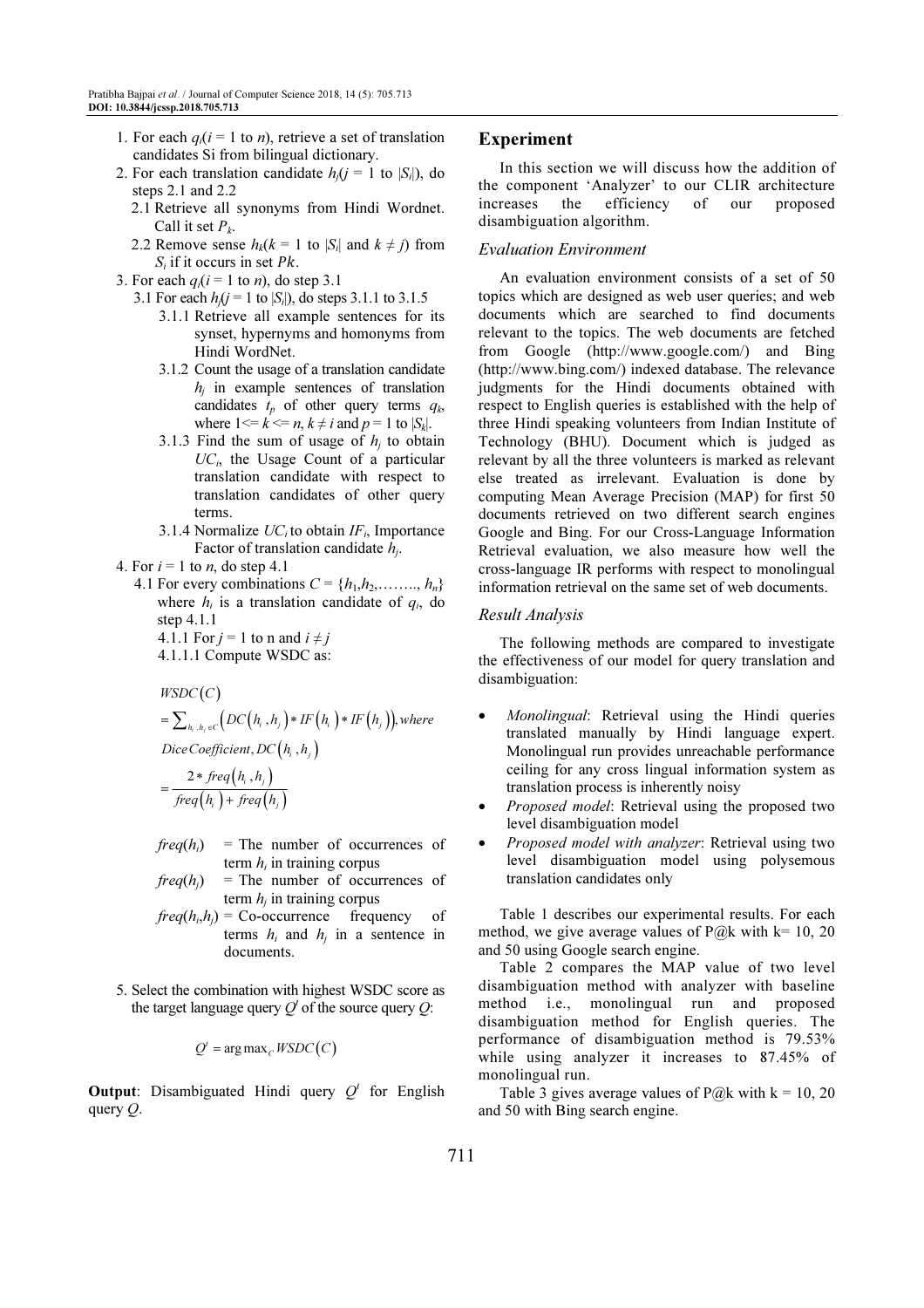Table 1: Run statistics for English queries with Google search engine

| Experimental run                       | P@10  | P@20  | P@50  |
|----------------------------------------|-------|-------|-------|
| Monolingual                            | 0.483 | 0.420 | 0.309 |
| Two level disambiguation               | 0.383 | 0.336 | 0.240 |
| Two level disambiguation with analyzer | 0.421 | 0.387 | 0.272 |
|                                        |       |       |       |

|  | <b>Table 2:</b> Mean average precision of experimental runs for queries with Google |  |  |  |  |  |  |
|--|-------------------------------------------------------------------------------------|--|--|--|--|--|--|
|--|-------------------------------------------------------------------------------------|--|--|--|--|--|--|

| Experimental run                       | Mean Average Precision (MAP) | Percentage monolingual |
|----------------------------------------|------------------------------|------------------------|
| Monolingual                            | 0.518                        | $- -$                  |
| Two level disambiguation               | 0.412                        | 79.53%                 |
| Two level disambiguation with analyzer | ).453                        | 87.45%                 |

Table 3: Run statistics for English queries with Bing search engine

| Experimental run                       | P@10  | P@20  | P(a, 50) |
|----------------------------------------|-------|-------|----------|
| Monolingual                            | 0.412 | 0.358 | 0.263    |
| Two level disambiguation               | 0.310 | 0.27  | 0.199    |
| Two level disambiguation with analyzer | ).334 | 0.291 | 0.162    |

Table 4: Average retrieval precision of experimental runs for queries with Bing

| Experimental run                       | Mean Average Precision (MAP) | Percentage monolingual |
|----------------------------------------|------------------------------|------------------------|
| Monolingual                            | 0.441                        | $- -$                  |
| Two level disambiguation               | 0.333                        | 75.5%                  |
| Two level disambiguation with analyzer | 0.358                        | 81.1%                  |

Table 4 compares the MAP value of two level disambiguation method with analyzer with baseline method i.e., monolingual run and proposed disambiguation method for English queries using Bing search engine. The performance of disambiguation method is 75.5% while using analyzer it increases to 81.1% of monolingual run.

We have used same set of English test queries (designed on the lines of TREC and CLEF guidelines) and Hindi document collection, which is used to evaluate our disambiguation algorithm. Here we have evaluated our algorithm on Bing search engine along with Google to check whether the proposed algorithm is favored by a particular search engine. The MAP of two level disambiguation algorithm which is more than 75% of monolingual search with both search engines proves the effectiveness of our algorithm and no favourism of search engine.

Adding the component analyzer to our disambiguation algorithm increases the effectiveness of the disambiguation algorithm. All the synonyms obtained from bilingual dictionary during translation phase for a query word are removed keeping behind a single word before the query is disambiguated (same has been explained by an example above). After this process only polysemous translations of query words are left. These synonyms are replaced by the same word in Hindi documents too. This will increase the co-occurrence of correct translations in Hindi documents, thereby increasing the probability of correct translation to be selected as final translation of English query word. This in turn increases the number of relevant Hindi documents retrieved on both search

engines for given English query. This is in accordance with the test result shown in Table 2 and 4.

## Conclusion

In earlier works using machine readable dictionaries, user queries were formed including all translations for all query terms. Due to this some retrieval methods which treat term contribution as independent can give undue advantage to query terms having more number of translations. This is in general an objectionable trait for any retrieval system.

In this study we have tried to optimize our proposed query translation and disambiguation model by addition of a new valuable component Analyzer in the basic Cross Language Information Retrieval (CLIR) system. Our effort has been able to resolve the objectionable trait of any retrieval system and provides precise and quality target language translations. Hence we have been able to propose an inexpensive and easy to be implemented CLIR system.

### Acknowledgment

We would like to thank the department of Computer Science, Indian Institute of Technology (BHU) who provided insight and expertise that greatly assisted the research.

## Author's Contributions

Pratibha Bajpai: Development, experimentation, validation of algorithms and writing the manuscript for the journal.